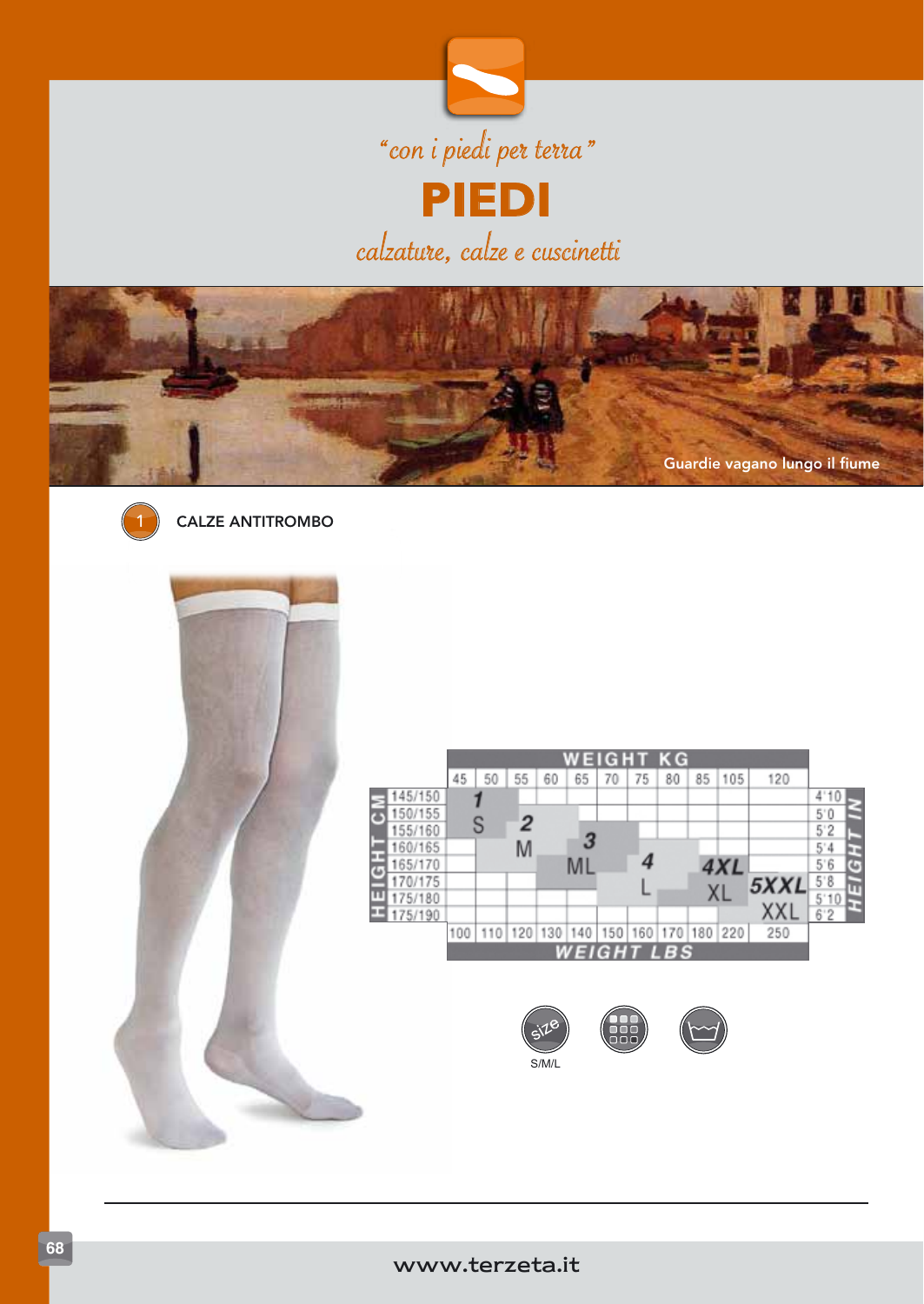

| 2               | <b>CALZA MONOCOLLANT</b><br><b>TERAPEUTICO 1ª 2ª CLASSE</b> |
|-----------------|-------------------------------------------------------------|
|                 |                                                             |
| 518<br>S/M/L/XL |                                                             |
|                 |                                                             |
|                 |                                                             |

| c T. | $\iota$ T       |
|------|-----------------|
| c H  |                 |
| c G  | ı G             |
| c F. | ı F             |
| c D  | / D             |
| c B  | $\sqrt{B}$<br>a |

|                   |           | <b>CIRCONFERENZE / CIRCUMFERENCES cm</b> |            |           |                        |            |
|-------------------|-----------|------------------------------------------|------------|-----------|------------------------|------------|
|                   | s         | м                                        | ML         | L         | XL                     | <b>XXL</b> |
| c H               | $80 - 95$ | 85-100                                   | $90 - 110$ |           | 95-120 100-130 105-140 |            |
| c G               | $50 - 57$ | $53 - 60$                                | 56-63      | 60-67     | 64-71                  | 68-75      |
| Plus              | $56 - 63$ | 60-67                                    | $64 - 71$  | 68-75     | $72 - 79$              | $76 - 83$  |
| e F               | 44-51     | $47 - 54$                                | $50 - 57$  | 54-61     | 56-65                  | 60-69      |
| Plus <sup>1</sup> | 50-57     | $54 - 61$                                | $56 - 65$  | $69 - 59$ | $64 - 73$              | 68.77      |
| c D               | 29-34     | $32 - 37$                                | $35 - 40$  | $38 - 43$ | $41 - 48$              | 44-49      |
| <b>Plus</b>       | $35 - 40$ | $38 - 43$                                | $41 - 46$  | 44.49     | 47.52                  | 50-55      |
| cВ                | 19-21     | $20 - 22$                                | $22 - 24$  | 23-25     | $25 - 28$              | 26-30      |
| <b>Plus</b>       | 22-24     | 23.25                                    | $25 - 28$  | $26 - 30$ | 27-31                  | $28 - 32$  |
|                   |           | <b>ALTEZZE / LENGTHS cm</b>              |            |           |                        |            |
|                   | s         | м                                        | ML         | L         | XL                     | XXL        |
| ı G               | $62 - 71$ | 65-74                                    | 68-78      | $71 - 81$ | $74 - 84$              | $77 - 87$  |
| 1 F               | $51 - 58$ | 53-60                                    | 56-64      | 58-66     | $61 - 70$              | 63-72      |
| 1D                | 34-39     | 36-42                                    | $37 - 44$  | $39 - 46$ | $41 - 48$              | 43-50      |
| $t\mathbf{R}$     | $8 - 10$  | $9 - 11$                                 | $10 - 11$  | $10 - 11$ | $11 - 12$              | $11 - 12$  |

 $\left(3\right)$ 

GAMBALETTO UNISEX TERAPEUTICO 1ª 2ª 3ª CLASSE

CALZE AUTOREGGENTI TERAPEUTICHE 1ª 2ª 3ª CLASSE





|   | <b>CIRCONFERENZE / CIRCUMFERENCES cm</b> |           |           |                             |           |            |  |  |  |  |
|---|------------------------------------------|-----------|-----------|-----------------------------|-----------|------------|--|--|--|--|
|   |                                          | s         | м         | L                           | XL        | <b>XXL</b> |  |  |  |  |
|   | e D                                      | $29 - 34$ | $32 - 37$ | $38 - 43$                   | $41 - 46$ | 44-49      |  |  |  |  |
| ١ | Plus                                     | $35 - 40$ | $38 - 43$ | 44.49                       | $47 - 52$ | 50-55      |  |  |  |  |
|   | c B                                      | $19 - 21$ | $20 - 22$ | $23 - 25$                   | $25 - 28$ | $28 - 30$  |  |  |  |  |
|   | Plus                                     | $22 - 24$ | $23 - 25$ | $26 - 30$                   | $27 - 31$ | $28 - 32$  |  |  |  |  |
|   |                                          |           |           | <b>ALTEZZE / LENGTHS cm</b> |           |            |  |  |  |  |
|   |                                          | S         | M         | L                           | XL        | <b>XXL</b> |  |  |  |  |
|   | ID                                       | 34-39     | 36-42     | $37 - 44$                   | 39-46     | $41 - 48$  |  |  |  |  |
|   | $\overline{I}$ <b>B</b>                  | $8 - 10$  | $9 - 11$  | $10 - 11$                   | $11 - 12$ | $11 - 12$  |  |  |  |  |
| a |                                          |           |           |                             |           |            |  |  |  |  |
|   |                                          | s         | M         |                             | XL        | XXL        |  |  |  |  |
|   | EUROPE                                   | $35 - 37$ | 38-40     | $41 - 43$                   | 44-46     | 48-49      |  |  |  |  |
|   | <b>MPAN</b>                              | 2112-23   | 231/2-25  | 251/2-271/2                 | 28-29M    | 30-3112    |  |  |  |  |





S/M/L/XL







|      |           | <b>CIRCONFERENZE / CIRCUMFERENCES cm</b> |           |            |                 |            |
|------|-----------|------------------------------------------|-----------|------------|-----------------|------------|
|      | S         | м                                        | ML        | L          | XL              | <b>XXL</b> |
| e H  | 80-95     | 85-100                                   | 90-110    | $95 - 120$ | 100-130 105-140 |            |
| c G  | 50-57     | $53 - 60$                                | 56-63     | 60-67      | $64 - 71$       | 68-75      |
| Plus | 56-63     | 60-67                                    | 64-71     | 68-75      | 72.79           | $76 - 83$  |
| e F  | 44-51     | 47-54                                    | $50 - 57$ | $54 - 61$  | $56 - 65$       | 60-69      |
| Plus | 50.57     | $34 - 61$                                | $36 - 65$ | 60-69      | 64.73           | 68.77      |
| c D  | 29-34     | 32-37                                    | $35 - 40$ | $38 - 43$  | $41 - 48$       | 44-49      |
| Plus | $35 - 40$ | $38 - 43$                                | $41 - 46$ | 44.49      | 47.52           | 50-55      |
| cВ   | 19-21     | $20 - 22$                                | $22 - 24$ | 23-25      | $25 - 28$       | $26-30$    |
| Plus | 22-24     | 23-25                                    | $25 - 28$ | $26 - 30$  | 27-31           | 28.32      |
|      |           | <b>ALTEZZE / LENGTHS cm</b>              |           |            |                 |            |
|      | s         | м                                        | ML        | L          | XL              | <b>XXL</b> |
| t G  | 62-71     | 65-74                                    | 68-78     | $71 - 81$  | $74 - 84$       | $77 - 87$  |
| 1 F  | $51 - 58$ | $53 - 60$                                | 56-64     | 58-66      | $61 - 70$       | 63-72      |
| 1D   | 34-39     | $36 - 42$                                | $37 - 44$ | $39 - 48$  | $41 - 48$       | 43-50      |
| 1B   | $8 - 10$  | $9-11$                                   | $10 - 11$ | $10 - 11$  | 11-12           | $11 - 12$  |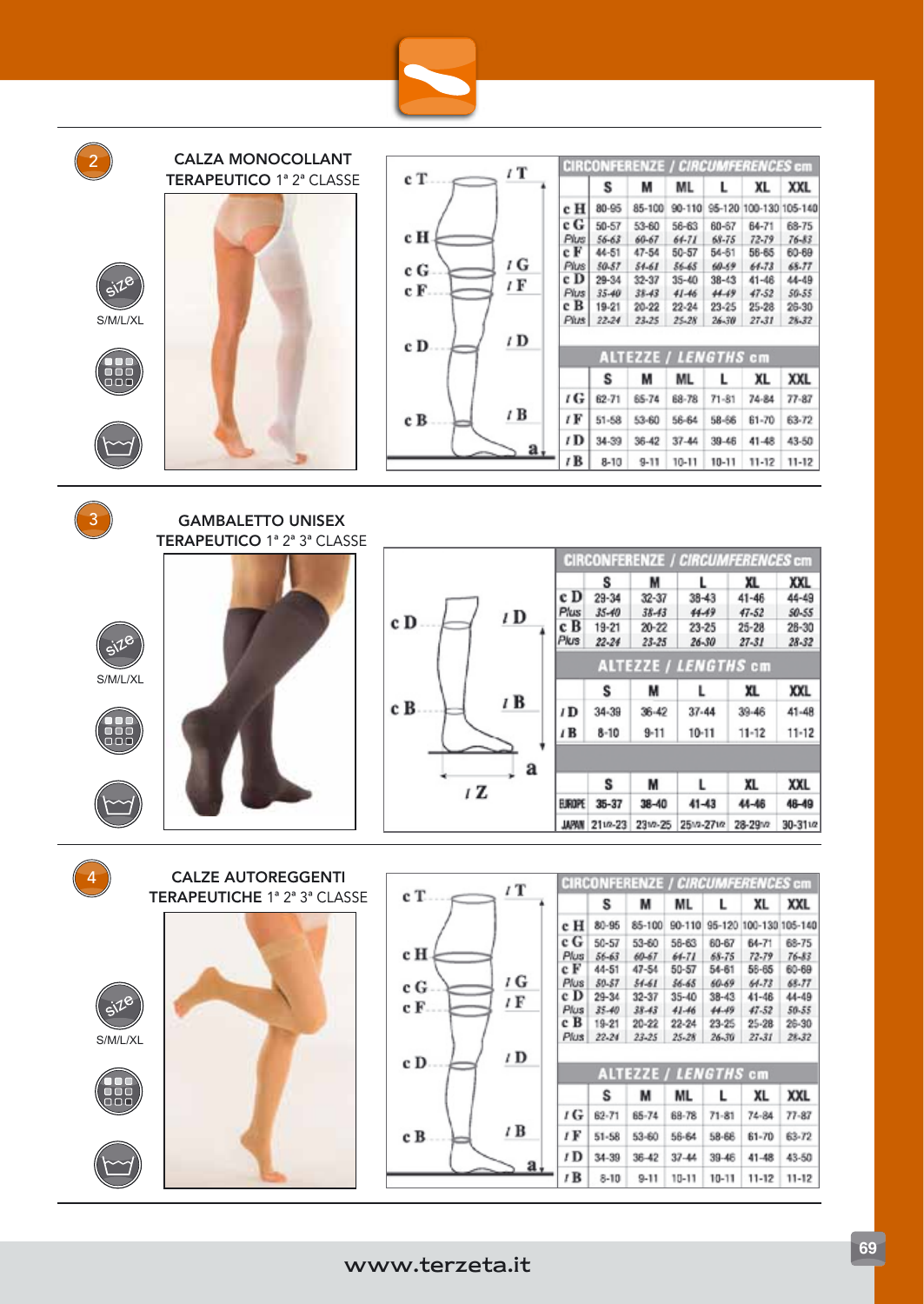

## www.terzeta.it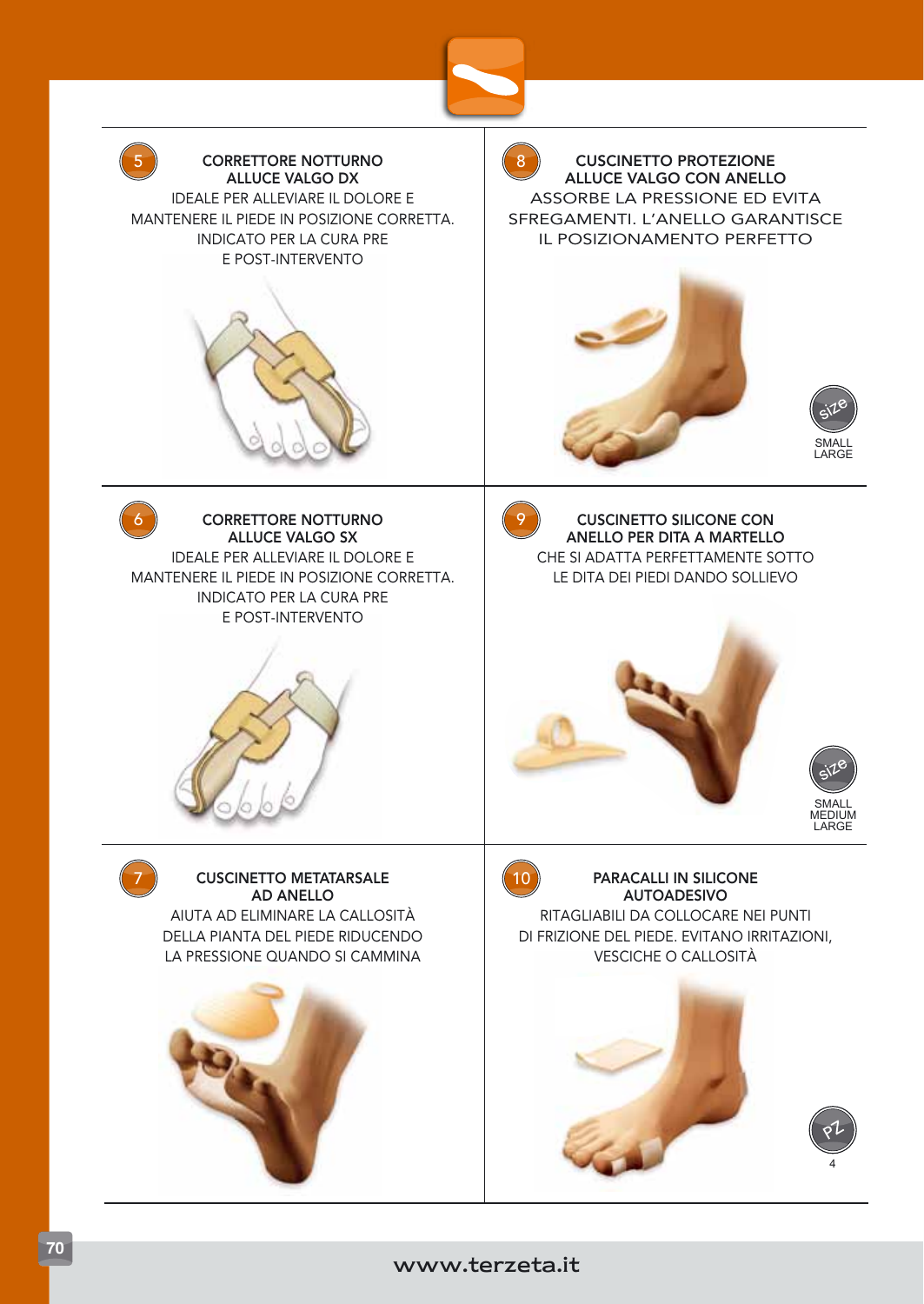

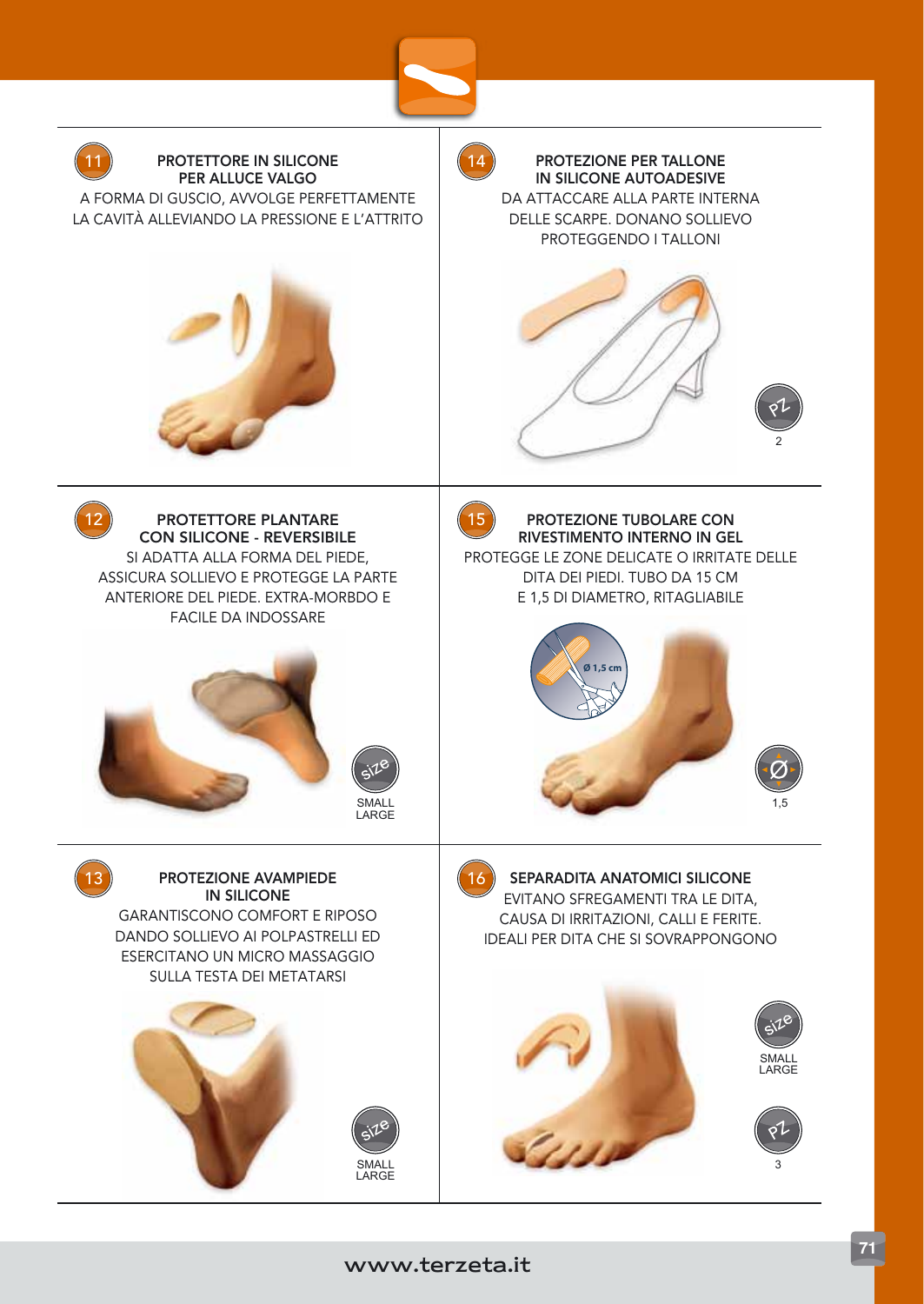



## www.terzeta.it